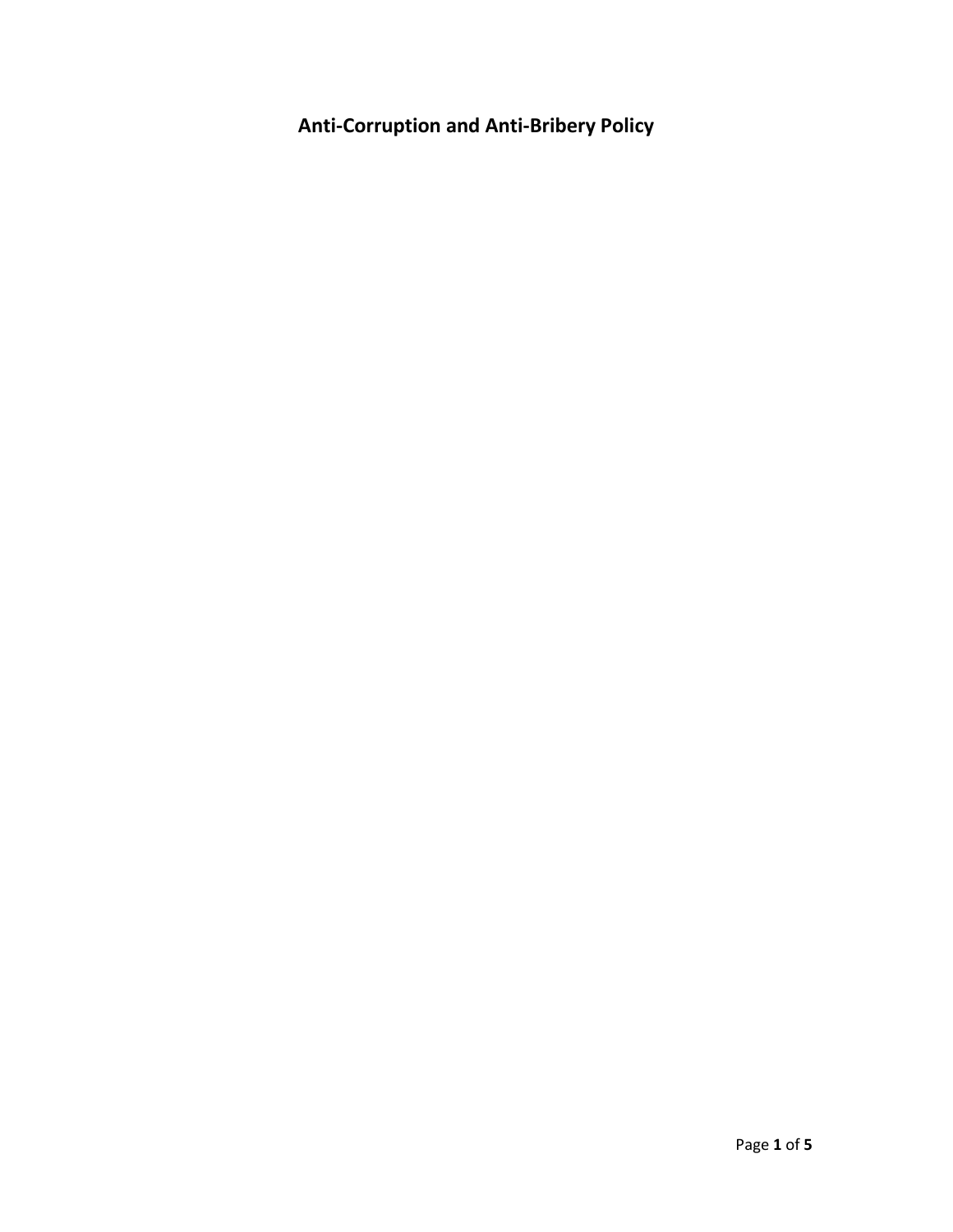# **Contents**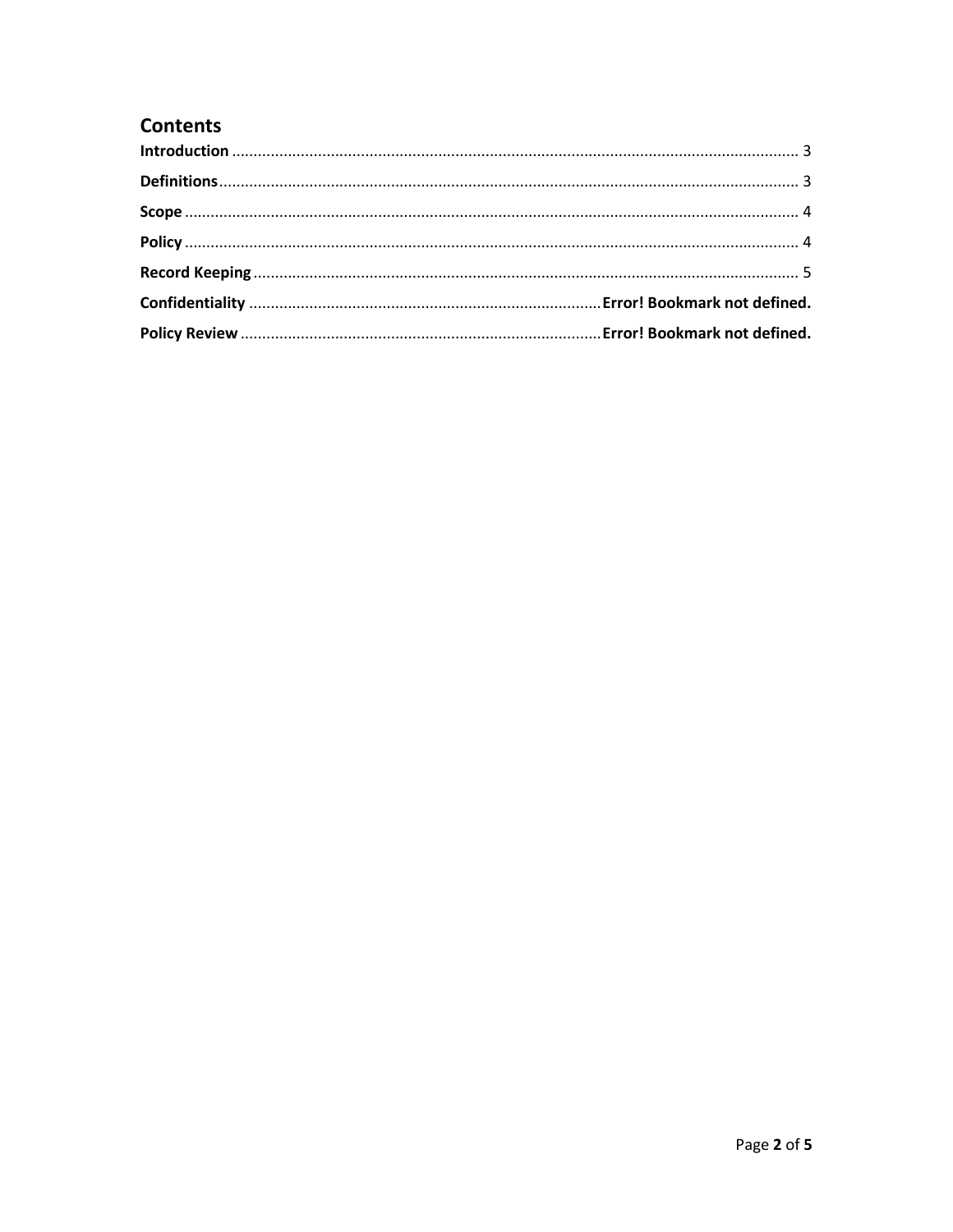### <span id="page-2-0"></span>**Introduction**

The Board of Directors (the "Board") of Okeanis Eco Tankers Corp. (together with its subsidiaries, the "Company") has adopted the subject Anti-Corruption and Anti-Bribery Policy (the "Policy") for all of the Company's employees, directors, officers and agents ("Employees"). The Company is committed to establishing a corporate culture where all Employees conduct business in an ethical, fair, honest and transparent manner. The Company through this Policy is willing to comply with all the applicable laws, rules and regulations related to financial crime including, but not limited to, all the anti-bribery laws in areas that the Company conducts business and anti-corruption policies, anti-money laundering and sanctions.

This Policy does not cover all possible violations or every issue that may arise. In general, if an Employee is unsure of what to do in any situation, he or she should ask for guidance from the Board.

Effective date: July 2019

## <span id="page-2-1"></span>**Definitions**

"**Bribery**" for the purpose of this Policy, includes, but is not limited to, the following, whether actually offered or promised or requested;

- $-$  cash and cash equivalents of any amount;
- $-$  gifts of any value;
- gratuities;
- $-$  entertainment; and
- $-$  financial or other benefits.

"**Gift**" means any gift in the form of item or service and at no case in the form of cash or cash equivalents.

"**Governmental Personnel**" incudes, but is not limited to the following;

- $-$  official or employee of a government;
- official or employee of a company controlled entity;
- $-$  political party or members of a political party;
- official or employee of an international organization; and
- all agents that act on behalf of the above mentioned groups.

"**Hospitality**" means any hospitality, meal, travel, hotel, tickets to events or any kind of entertainment.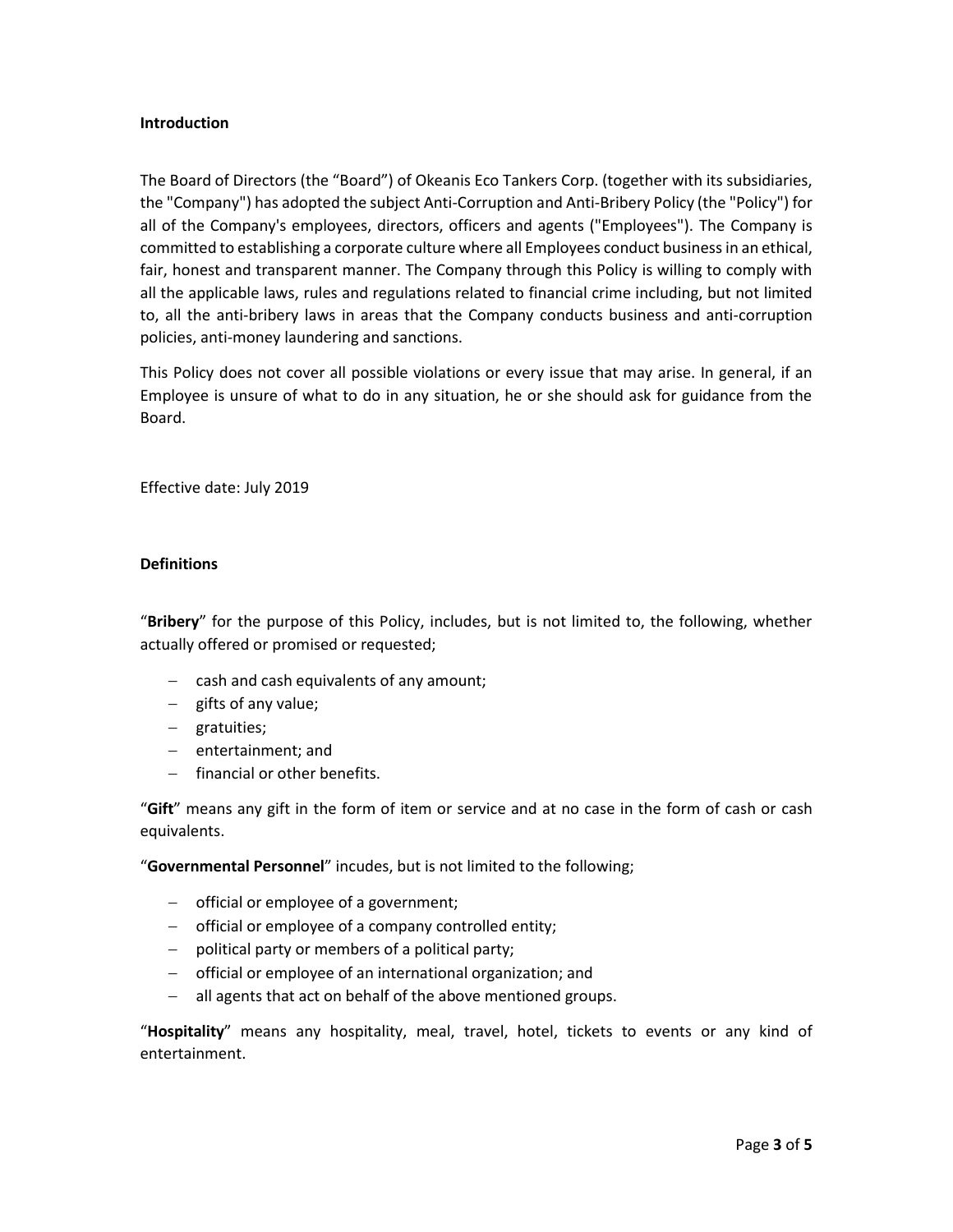"**Third Party Partners**" means any entity, company, or individual that acts for or on behalf of the Company. This includes, but not limited to, existing or potential brokers, agents, suppliers, service providers, customers, consultants, or lawyers.

## <span id="page-3-0"></span>**Scope**

It is mandatory that all Employees and Third Party Partners are aware of this Policy, comply with it and report any concerns on incidents relating to that Policy.

This policy applies to all Employees and to Third Party Partners, and everyone should be aware. Mechanisms of fraud prevention and reporting and response plan are included in this Policy.

## <span id="page-3-1"></span>**Policy**

The Company prohibits all of its Employees and Third Party Partners from, directly or indirectly, offering, giving, proposing, promising or asking for a bribe in order to establish or retain any business or personal advantage. Bribery can also be part of a payment made for a good or service, a portion of which may be intended to artificially increase the value of that good or service.

Decisions by the Company and its Employees relating to the procurement and provision of goods and services should always be free from even the perception that favorable treatment was sought, received or given as a result of bribery.

Employees should never solicit a gift, hospitality or any favor from those with whom the Company does business. However, gifts and hospitality that are often considered a customary business courtesy may in some cases be bribery. Any gift or hospitality should be judged carefully before acceptance in order to avoid any conflict of interest or violation of this Policy. Frequent giving or receipt of gifts and hospitality is considered a violation of the Policy.

Gifts or hospitality of value more than USD 200 can only be accepted by an Employee after the approval of his/her immediate supervisor.

It is also prohibited for Employees or Third Party Partners who act for or on behalf of the Company to bribe governmental personnel in order to establish or retain business advantage.